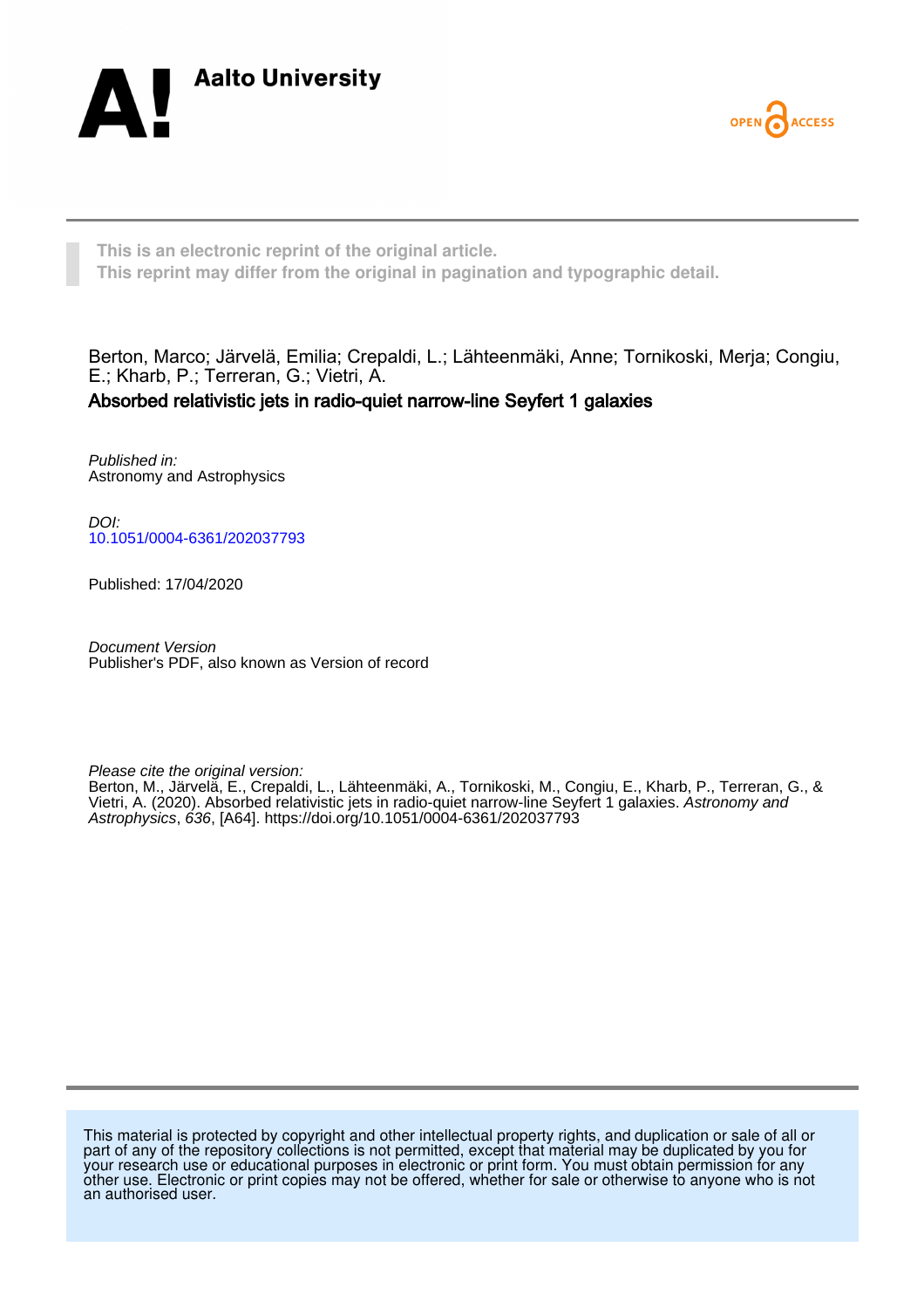# **Absorbed relativistic jets in radio-quiet narrow-line Seyfert 1 galaxies**

M. Berton<sup>[1](#page-1-0)[,2](#page-1-1)</sup>, E. Järvelä<sup>[3](#page-1-2)</sup>, L. Crepaldi<sup>[4](#page-1-3)</sup>, A. Lähteenmäki<sup>[2](#page-1-1)[,5](#page-1-4)</sup>, M. Tornikoski<sup>2</sup>, E. Congiu<sup>[6](#page-1-5)</sup>, P. Kharb<sup>[7](#page-1-6)</sup>, G. Terreran<sup>[8](#page-1-7)</sup>, and A. Vietri<sup>[4](#page-1-3)</sup>

<span id="page-1-0"></span><sup>1</sup> Finnish Centre for Astronomy with ESO (FINCA), University of Turku, Vesilinnantie 5, 20014 Turku, Finland e-mail: marco.berton@utu.fi

<span id="page-1-1"></span><sup>2</sup> Aalto University Metsähovi Radio Observatory, Metsähovintie 114, 02540 Kylmälä, Finland

<span id="page-1-2"></span><sup>3</sup> European Space Agency, European Space Astronomy Centre, C/ Bajo el Castillo s/n, 28692 Villanueva de la Cañada, Madrid, Spain

e-mail: ejarvela@sciops.esa.int

<span id="page-1-3"></span><sup>4</sup> Dipartimento di Fisica e Astronomia "G. Galilei", Università di Padova, Vicolo dell'Osservatorio 3, 35122 Padova, Italy

<span id="page-1-4"></span><sup>5</sup> Aalto University Department of Electronics and Nanoengineering, PO Box 15500, 00076 Aalto, Finland<br><sup>6</sup> Lee Courange Observation, Cameric Institution of Weslington, Colina El Dine, Corilla 601, Le Servat

- <span id="page-1-5"></span><sup>6</sup> Las Campanas Observatory, Carnegie Institution of Washington, Colina El Pino, Casilla 601, La Serena, Chile
- <span id="page-1-6"></span><sup>7</sup> National Centre for Radio Astrophysics – Tata Institute of Fundamental Research, Post Bag 3, Ganeshkhind, Pune 411007, India
- <span id="page-1-7"></span><sup>8</sup> Center for Interdisciplinary Exploration and Research in Astrophysics CIERA, Department of Physics and Astronomy, Northwestern University, Evanston, IL 60208, USA

Received 21 February 2020 / Accepted 5 March 2020

#### **ABSTRACT**

Narrow-line Seyfert 1 (NLS1) galaxies are peculiar active galactic nuclei. Most of them do not show strong radio emission, but seven radio-quiet (or radio-silent) NLS1s have recently been detected flaring multiple times at 37 GHz by the Metsähovi Radio Telescope, indicating relativistic jets in these peculiar sources. We observed them with the *Karl G. Jansky* Very Large Array (JVLA) in A configuration at 1.6, 5.2, and 9.0 GHz. Our results show that these sources are either extremely faint or not detected in the JVLA bands. At these frequencies, the radio emission from their relativistic jet must be absorbed, either through synchrotron self-absorption as it occurs in gigahertz-peaked sources, or more likely, through free-free absorption by a screen of ionized gas associated with starburst activity or shocks. Our findings cast new shadows on the radio-loudness criterion, which seems to be increasingly frequently a misleading parameter. New high-frequency and high-resolution radio observations are essential to test our hypotheses.

**Key words.** galaxies: active – galaxies: jets – galaxies: Seyfert – radio continuum: galaxies

# **1. Introduction**

In approximately 10% of active galactic nuclei (AGN) the system of a black hole and an accretion disk is capable of launching powerful relativistic plasma jets, which in some cases have enough energy to propagate outside the host galaxy. Traditionally, the signature of relativistic jets is strong radio emission that is due to synchrotron radiation. Conversely, the relativistic jet is typically less dominant in the optical band. For these reasons, the radio-loudness criterion introduced by [Kellermann et al.](#page-9-0) [\(1989\)](#page-9-0), defined as the ratio between the flux density at 5 GHz and the optical *B*-band flux density, is usually good at separating sources with and without relativistic jets. When the ratio is higher than 10, the source is classified as radio-loud. If the ratio is lower than 10, the source is radio-quiet. The power and luminosity of relativistic jets depend on the black hole mass and follow a nonlinear scaling relation. This means that low-mass AGN inevitably harbor less powerful jets [\(Heinz & Sunyaev 2003;](#page-9-1) [Foschini 2014\)](#page-9-2). Because the scaling weighs the radio luminosity higher than in the optical, the radio-loudness criterion can become inadequate in low-mass sources.

Narrow-line Seyfert 1 (NLS1) galaxies are a well-known example of low-mass AGN [\(Peterson 2011\)](#page-9-3). Classified for the first time by [Osterbrock & Pogge](#page-9-4) [\(1985\)](#page-9-4), they are characterized

by a low full width at half-maximum (FWHM) of the H $\beta$  line, which is usually interpreted as a low rotational velocity around a low-mass  $(10^6 - 10^8 M_{\odot})$  black hole (e.g., [Rakshit et al. 2017;](#page-9-5) [Chen et al. 2018;](#page-9-6) [Peterson & Dalla Bontà 2018\)](#page-9-7). NLS1s belong to the so-called population A of the AGN main sequence (MS, [Sulentic et al. 2002;](#page-9-8) [Sulentic & Marziani 2015;](#page-9-9) [Marziani et al.](#page-9-10) [2018\)](#page-9-10). AGN indeed seem to live in a specific locus of the plane defined by the R4570 parameter, that is, the relative intensity of Fe II multiplets with respect to H $\beta$ , and by the FWHM(H $\beta$ ), also known as eigenvector 1 [\(Boroson & Green 1992\)](#page-9-11). The physical driver of the MS may be a combination of inclination and Eddington ratio [\(Panda et al. 2019\)](#page-9-12). The latter is very high in population A sources like NLS1s (low FWHM and high R4570), and along with the low black hole mass and several other physical properties, this characteristic may indicate that NLS1s and possibly population A sources in general may be one of the early phases of AGN life [\(Mathur 2000;](#page-9-13) [Sulentic et al. 2000;](#page-9-14) [Fraix-](#page-9-15)[Burnet et al. 2017;](#page-9-15) [Berton et al. 2017,](#page-9-16) [2020\)](#page-9-17).

A small fraction (∼7%, [Komossa et al. 2006\)](#page-9-18) of NLS1s can be classified as radio-loud and likely harbors relativistic jets. Their jet power is lower than that of flat-spectrum radio quasars (FSRQs), but comparable to those of BL Lacertae objects (BL Lacs, [Foschini et al. 2015\)](#page-9-19). In BL Lacs, the low jet power can be attributed to an inefficient accretion mechanism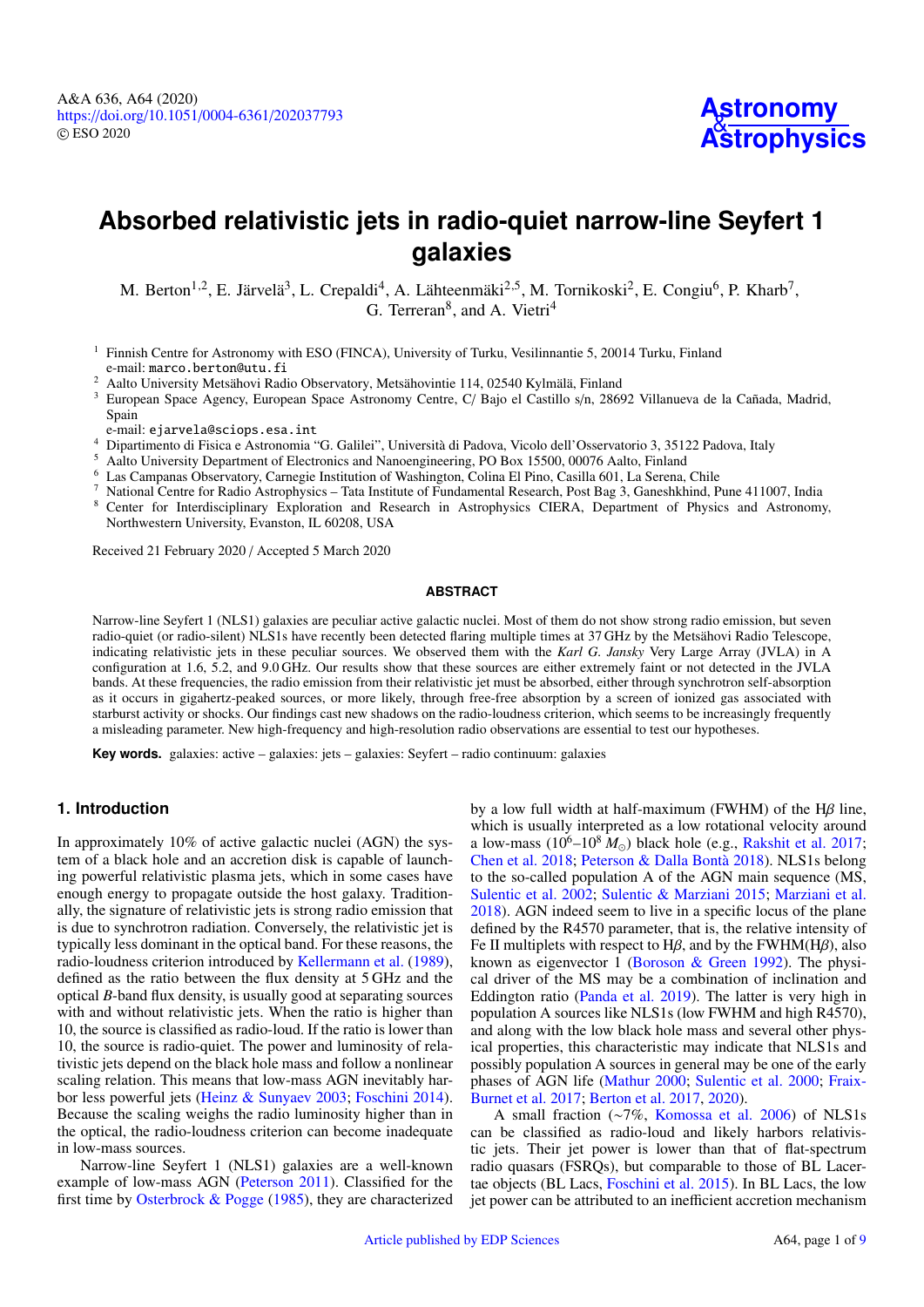<span id="page-2-1"></span>Table 1. Radio-quiet or radio-silent NLS1s detected at 37 GHz.

| SDSS name                                       | Short alias |             |             | Scale $S_{37\text{ GHz}}^{\text{ave}}$ | $S_{37 \text{ GHz}}^{\text{max}}$ |                | $N_{\text{det}}$ JVLA date Time ( <i>L</i> ) Time ( <i>C</i> ) |      |     | Time $(X)$ |
|-------------------------------------------------|-------------|-------------|-------------|----------------------------------------|-----------------------------------|----------------|----------------------------------------------------------------|------|-----|------------|
| SDSS J102906.69+555625.2 J1029+5556 0.451 9.685 |             |             |             | 0.42                                   | 0.52                              | 3              | 2019-09-08                                                     | 1012 | 714 | 714        |
| SDSS I122844.81+501751.2 I1228+5017             |             | 0.262       | - 5.657     | 0.41                                   | 0.51                              | $\mathcal{D}$  | 2019-09-22                                                     | 1070 | 772 | 774        |
| SDSS J123220.11+495721.8 J1232+4957             |             |             | 0.262 5.626 | 0.46                                   | 0.56                              | $\overline{4}$ | 2019-09-27                                                     | 1072 | 738 | 772        |
| SDSS J150916.18+613716.7 J1509+6137 0.201       |             |             | 4.313       | 0.67                                   | 0.97                              | 13             | 2019-09-26                                                     | 1070 | 772 | 772        |
| SDSS J151020.06+554722.0 J1510+5547             |             | 0.150 3.214 |             | 0.45                                   | 0.83                              | 15             | 2019-09-23                                                     | 1070 | 772 | 770        |
| SDSS J152205.41+393441.3 J1522+3934             |             | 0.077       | 1.650       | 0.59                                   | 1.43                              | 4              | 2019-09-24                                                     | 1072 | 774 | 772        |
| SDSS J164100.10+345452.7 J1641+3454             |             | 0.164       | 3.518       | 0.37                                   | 0.46                              | $\mathcal{L}$  | 2019-09-22                                                     | 1068 | 770 | 772        |

Notes. Columns: (1) source name in the SDSS; (2) short name; (3) redshift; (4) scale (kpc arcsec<sup>-1</sup>); (5) average flux density measured at Metsähovi at 37 GHz (in Jy); (6) maximum flux density measured at Metsähovi at 37 GHz (in Jy); (7) number of detections at Metsähovi; (8) date of JVLA observations; (9) exposure time at 1.6 GHz (*L* band) (s); (10) exposure time at 5.2 GHz (*C* band) (s); (11) exposure time at 9.0 GHz (*X* band) (s).

[\(Heckman & Best 2014;](#page-9-21) [Foschini 2017\)](#page-9-22). In FSRQs and NLS1s the accretion mechanism is instead the same, and their jet power, as expected, follows the nonlinear scaling with the black hole mass [\(Foschini 2017\)](#page-9-22).

The vast majority of the NLS1 population is either radioquiet or never detected at any radio frequency (radio-silent). That the low radio luminosity is lower than the optical luminosity may be due to the absence of relativistic jets. However, most radioloud NLS1s are found in the high-mass part of the NLS1 distribution, while radio-quiet and radio-silent objects have lower black hole masses [\(Foschini et al. 2015;](#page-9-19) [Berton et al. 2015;](#page-9-23) [Cracco et al. 2016,](#page-9-24) albeit this could be a selection effect, see [Järvelä et al. 2017\)](#page-9-25). If these low-mass objects had relativistic jets, they would have a rather low radio luminosity because the jet power is low, which would lead a classification as radio-quiet. Furthermore, even relatively powerful relativistic jets, when misaligned, might be faint at radio frequencies because we would not see any relativistic beaming effects [\(Berton et al. 2018a\)](#page-9-26). This means that sources with relativistic jets might be hidden among the radio-quiet or radio-silent population [\(Foschini 2011,](#page-9-27) [2012;](#page-9-28) [Berton et al. 2015\)](#page-9-23).

The detection of radio-quiet and radio-silent NLS1s at 37 GHz with the Metsähovi Radio Telescope (Finland) at flux densities close to 1 Jy, although unexpected, might be understood in this scenario [\(Lähteenmäki et al. 2017,](#page-9-29) [2018\)](#page-9-30). Although they were previously undetected in radio, some NLS1s harbor relativistic jets that can be seen even at high frequencies during flares. However, considering the nature of NLS1s, it is also possible that their relativistic jets are extremely young. Such sources have been observed in radio only by the Faint Images of the Radio Sky at Twenty-cm (FIRST) and NRAO VLA Sky Survey (NVSS; [Becker et al. 1995;](#page-9-31) [Condon et al. 1998\)](#page-9-32). Their jets may have been launched at some point between the old observations and the Metsähovi survey. Finally, one last possibility is that their radio spectra are extremely inverted ( $\alpha \le -2$ ,  $S_v \propto v^{-\alpha}$ )<br>as a result of some form of absorption. Both free-free and synas a result of some form of absorption. Both free-free and synchrotron self-absorption might indeed absorb the radiation of the relativistic jet at low frequencies while leaving high-frequency photons free to escape.

To distinguish between these diverse options, we observed seven of these sources with the *Karl G. Jansky* Very Large Array (JVLA). All of them have been detected multiple times at 37 GHz with the Metsähovi Radio Telescope. In Sect. [2](#page-2-0) we describe the observations and the data analysis, in Sect. [3](#page-3-0) we present our results, in Sect. [4](#page-5-0) we discuss them, and in Sect. [5](#page-8-0) we provide a brief summary of our work. Throughout this paper, we adopt a standard ΛCDM cosmology, with a Hubble constant  $H_0 = 70 \text{ km s}^{-1} \text{ Mpc}^{-1}$ , and  $\Omega_{\Lambda} = 0.73$  [\(Komatsu et al. 2011\)](#page-9-33).

#### <span id="page-2-0"></span>**2. Data reduction and analysis**

The sources were part of a sample of 66 objects selected according to their large-scale environment [\(Järvelä et al. 2017\)](#page-9-25) and promising multiwavelength properties [\(Järvelä et al. 2015;](#page-9-34) [Lähteenmäki et al. 2018\)](#page-9-30). The host galaxy morphology has been studied for only a handful of them, but it is preferentially a spiral with ongoing interaction [\(Järvelä et al. 2018,](#page-9-35) and in prep.), a characteristic that seems common among jetted NLS1s [\(Antón](#page-9-36) [et al. 2008;](#page-9-36) [Kotilainen et al. 2016;](#page-9-37) [Olguín-Iglesias et al. 2017,](#page-9-38) [2020;](#page-9-39) [Berton et al. 2019\)](#page-9-40). Out of these 66, 7 have been detected more than once at 37 GHz at Metsähovi. The basic properties of these sources are shown in Table [1.](#page-2-1) We observed these 7 objects with the JVLA in A configuration in three different bands, *L*, *C*, and *X*, centered at 1.6 GHz, 5.2 GHz, and 9.0 GHz, and divided into 16 spectral windows. The total bandwidth was 1 GHz at 1.6 GHz, and 2 GHz at 5.2 GHz and 9.0 GHz. For each source we observed the NLS1 3C 286 [\(Berton et al. 2017\)](#page-9-16) as main calibrator, and nearby bright unresolved sources for phase calibration. The project code is 19A-200 (P.I. Berton). The expected noise levels were 20, 8, and  $9 \mu$ Jy at 1.6 GHz, 5.2 GHz, and 9.0 GHz, respectively.

We reduced and analyzed the data using the Common Astronomy Software Applications (CASA) version 5.0.0-218 and the standard JVLA data reduction pipeline version 5.0.0. To produce the maps we used a pixel size of  $0.15$ " at  $1.6$  GHz,  $0.05$ " at  $5.2$  GHz, and  $0.025$ " at  $9.0$  GHz. At all frequencies, we first examined a squared region of 2048 px centered on the source, which is large enough to cover the entire primary beam. If sidelobes of other nearby sources were clearly visible, we increased the size of the map in order to model also these neighboring sources. Otherwise, we just modeled the source using the CLEAN algorithm. In all cases but one, we reached a noise close to the theoretical level. We did not perform self-calibration on the data.

When a source was detected we modeled it using a single Gaussian in the image plane to produce maps, and we deconvolved the beam from the core, that is, we derived the core's deconvolved size, its position angle (PA), the peak, and integrated flux density. When the source was not point-like, we measured the integrated flux density in the region within the  $3\sigma$ contour, where  $\sigma$  is the noise of the image. We then calculated the luminosity accounting for K-correction by following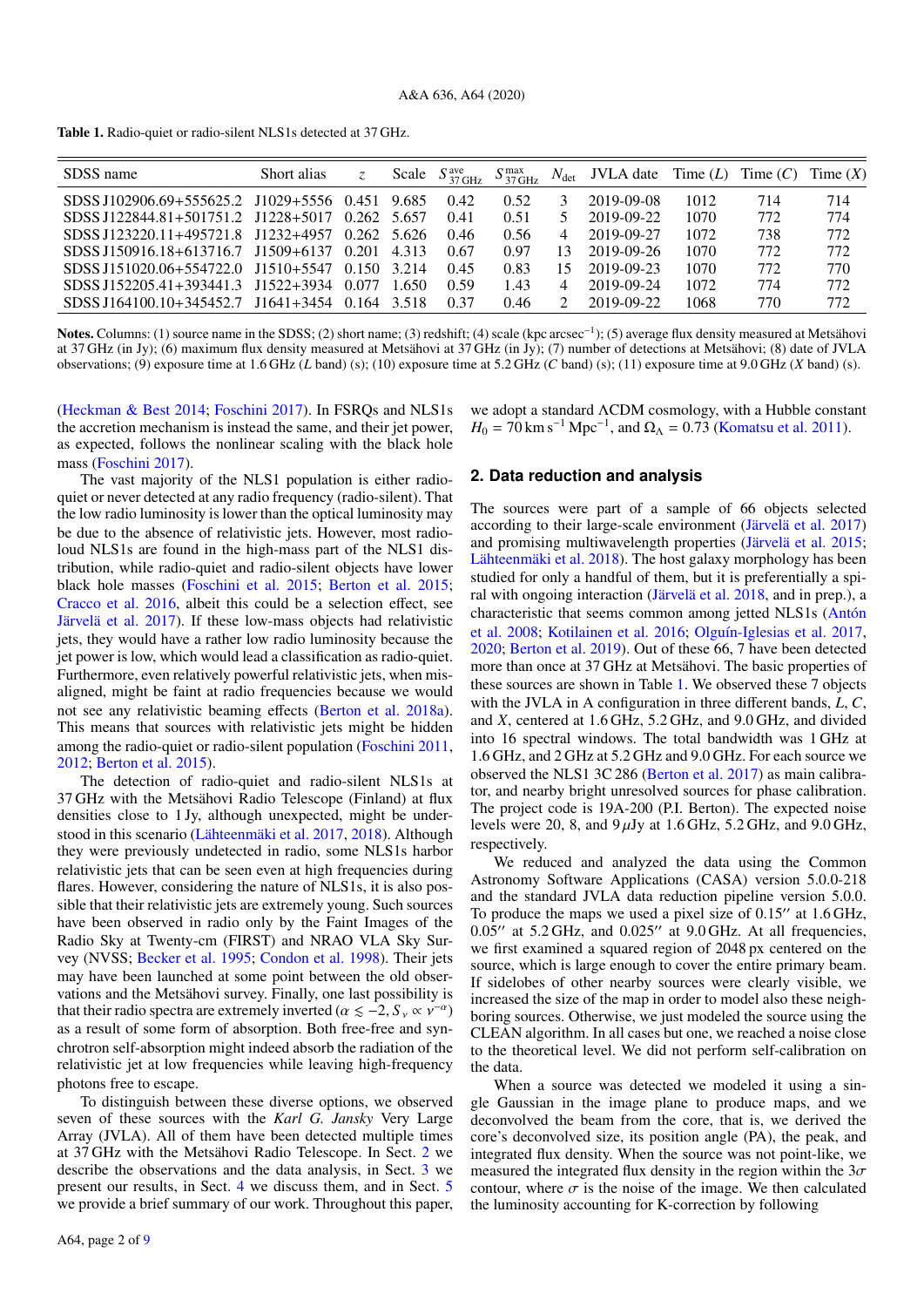

<span id="page-3-1"></span>[Fig. 1.](https://dexter.edpsciences.org/applet.php?DOI=10.1051/0004-6361/202037793&pdf_id=1) *From left to right*: maps of J1228+5017 at 1.6 (*L*), 5.2 (*C*), and 9.0 GHz (*X*), respectively. The rms of the maps is 23, 8, and 7  $\mu$ Jy, respectively, the contour levels are at rms  $\times$  (-3,  $3 \times 2^n$ ),  $n \in [0,3]$ , and beam size 2.77  $\times$  2.32 kpc at 5.2 GHz.



[Fig. 2.](https://dexter.edpsciences.org/applet.php?DOI=10.1051/0004-6361/202037793&pdf_id=2) From left to right: maps of J1232+4957 at 1.6 (*L*), 5.2 (*C*), and 9.0 GHz (*X*), respectively. The rms of the maps is 21, 7, and 7  $\mu$ Jy, respectively, the contour levels are at rms  $\times$  (-3,  $3 \times 2^n$ ),  $n \in [0,1]$ , and beam size 2.76  $\times$  2.25 kpc at 5.2 GHz.

$$
L = 4\pi d_1^2 v S_v (1+z)^{\alpha_v - 1},\tag{1}
$$

where  $S_y$  is the flux density at frequency  $v$ , and  $d_1$  is the luminos-<br>ity distance corresponding to redshift z and for  $\alpha$ , we used the ity distance corresponding to redshift *z*, and for  $\alpha$ <sup>*v*</sup> we used the spectral indexes calculated from our data and shown in Table [3.](#page-6-0) The spectral indexes between 1.6 GHz and 5.2 GHz and between 5.2 GHz and 9.0 GHz were estimated following the usual relation

$$
\alpha_{1,2} = -\frac{\log\left(\frac{S_1}{S_2}\right)}{\log\left(\frac{\nu_1}{\nu_2}\right)}.\tag{2}
$$

Finally, we estimated the brightness temperature of the sources as done by [Doi et al.](#page-9-41) [\(2013\)](#page-9-41),

$$
T_{\rm b} = 1.8 \times 10^9 (1+z) \frac{S_{\nu, \rm p}}{\nu^2 \theta_{\rm maj} \theta_{\rm min}} [\rm K], \tag{3}
$$

where  $S_{v,p}$  is the peak flux density expressed in mJy beam<sup>-1</sup>, *v* is<br>the frequency in GHz, and  $\theta_{\text{mid}}$ ,  $\theta_{\text{min}}$  are the major and minor the frequency in GHz, and  $\theta_{\text{maj}}$ ,  $\theta_{\text{min}}$  are the major and minor axis of the source core in milliarcseconds, deconvolved from beam. It is worth noting that the brightness temperature is commonly estimated from high-resolution measurements, therefore our estimates are only lower limits. However, they are directly comparable with those already derived for different classes of NLS1s by [Berton et al.](#page-9-26) [\(2018a\)](#page-9-26), whose observations were also carried out with the JVLA in A configuration. For this reason, we limited our brightness temperature estimate at 5.2 GHz, where the sources in [Berton et al.](#page-9-26) [\(2018a\)](#page-9-26) were studied. The radio maps

of the detected sources are shown in Figs. [1–](#page-3-1)[5.](#page-4-0) Flux densities and luminosities are reported in Table [2,](#page-5-1) and other physical parameters we measured from the maps are shown in Table [3.](#page-6-0)

## <span id="page-3-0"></span>**3. Results**

Out of the seven sources we observed, four were detected in all three bands with the JVLA. One of them, J1232+4957, was detected only at 1.6 GHz and 5.2 GHz. The remaining two, J1029+5556 and J1509+6137, were not detected in any band.

Two of the sources, J1522+3934 and J1641+3454, have previously been observed in the FIRST survey at 1.6 GHz in *B* configuration, which measured flux densities of  $1.88 \pm 0.14$ and  $2.43 \pm 0.13$  mJy, respectively. The integrated flux density we measured at  $1.6 \text{ GHz}$  was  $2.03 \pm 0.16$  and  $2.52 \pm 0.10 \text{ mJy}$ , respectively. These results agree well with those from the FIRST. The other sources are all still below the detection threshold of the FIRST. In conclusion, we do not find any significant luminosity increase in the last about 25 years for any of our sources at 1.6 GHz.

Our observations at 5.2 GHz and 9.0 GHz are the first that were performed for these objects. The observed spectra of all the sources is shown in Fig. [6.](#page-5-2) The spectral indexes we measured clearly indicate that the spectrum remains steep in the whole spectral region covered by our JVLA data. After this, the spectra seem to change slope at some point above 10 GHz and start to rise to reach the flux densities measured at 37 GHz. Between 1.6 GHz and 5.2 GHz, the median spectral index of the peak flux is 0.86, and between 5.2 GHz and 9.0 GHz the median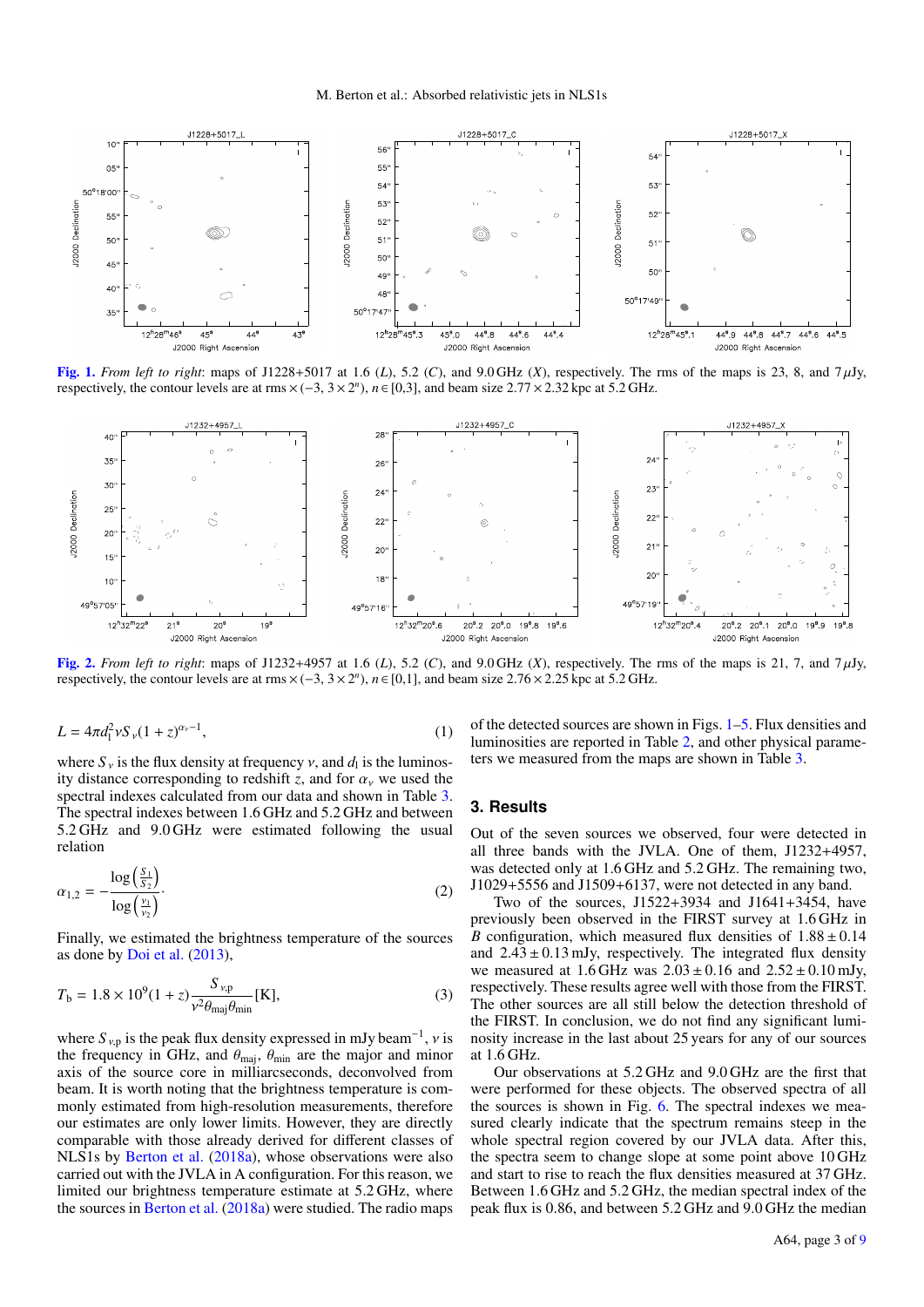

[Fig. 3.](https://dexter.edpsciences.org/applet.php?DOI=10.1051/0004-6361/202037793&pdf_id=3) From left to right: maps of J1510+5547 at 1.6 (L), 5.2 (C), and 9.0 GHz (X), respectively. The rms of the maps is 21, 8, and  $7 \mu Jy$ , respectively, the contour levels are at rms  $\times$  (-3, 3), and beam size 1.45  $\times$  1.29 kpc at 5.2 GHz.



<span id="page-4-1"></span>[Fig. 4.](https://dexter.edpsciences.org/applet.php?DOI=10.1051/0004-6361/202037793&pdf_id=4) *From left to right*: maps of J1522+3934 at 1.6 (*L*), 5.2 (*C*), and 9.0 GHz (*X*), respectively. The rms of the maps is 21, 12, and 7  $\mu$ Jy, respectively, the contour levels are at rms  $\times$  (-3, 3  $\times$  2<sup>n</sup>),  $n \in [0,4]$ , and beam size 0.73  $\times$  0.66 kpc at 5.2 GHz.



<span id="page-4-0"></span>[Fig. 5.](https://dexter.edpsciences.org/applet.php?DOI=10.1051/0004-6361/202037793&pdf_id=5) *From left to right*: maps of J1641+3454 :joy:. The rms of the maps is 27, 8, and 7 µJy, respectively, the contour levels are at rms <sup>×</sup> (−3,  $3 \times 2^n$ ,  $n \in [0,4]$ , and beam size  $1.48 \times 1.44$  kpc at  $5.2$  GHz.

is 0.71. This shows that the slope tends to already become flatter below 10 GHz. This behavior is observed in three out of five sources with known spectral index. Only in J1641+3454 do the spectral indexes remain the same, while J1232+4957 is not detected at 9.0 GHz and the spectral index is only an upper limit. The behavior remains the same for the integrated emission. The median spectral index of the total emission is 1.31 between 1.6 GHz and 5.2 GHz, and 0.82 between 5.2 GHz and 9.0 GHz. As before, J1614+3454 has a constant spectral index, and J1232+4957 becomes steeper. When our results are compared to the in-band spectral indexes measured in at 5.2 GHz by [Berton et al.](#page-9-26) [\(2018a\)](#page-9-26), they are either comparable either to those

of typical radio-quiet and putatively non-jetted NLS1s, or to those of jetted steep-spectrum radio-loud NLS1s (i.e. misaligned objects, see [Berton et al. 2016a\)](#page-9-42). However, only J1641+3454 can formally be classified as radio-loud, while all the other objects in our sample are radio-quiet [\(Lähteenmäki et al. 2018\)](#page-9-30). We did not calculate the spectral index of our sources between 9.0 GHz and 37 GHz because the data are not simultaneous, and the 37 GHz flux is likely measured during flares. It is worth noting that above 10 GHz, the spectra are somewhat similar to those observed in a handful of  $\gamma$ -ray emitting NLS1s, such as 1H 0323+342 and FBQS J1644+2619 [\(Lähteenmäki et al. 2017\)](#page-9-29). In analogy to what is seen here, the spectrum tends to rise at higher frequencies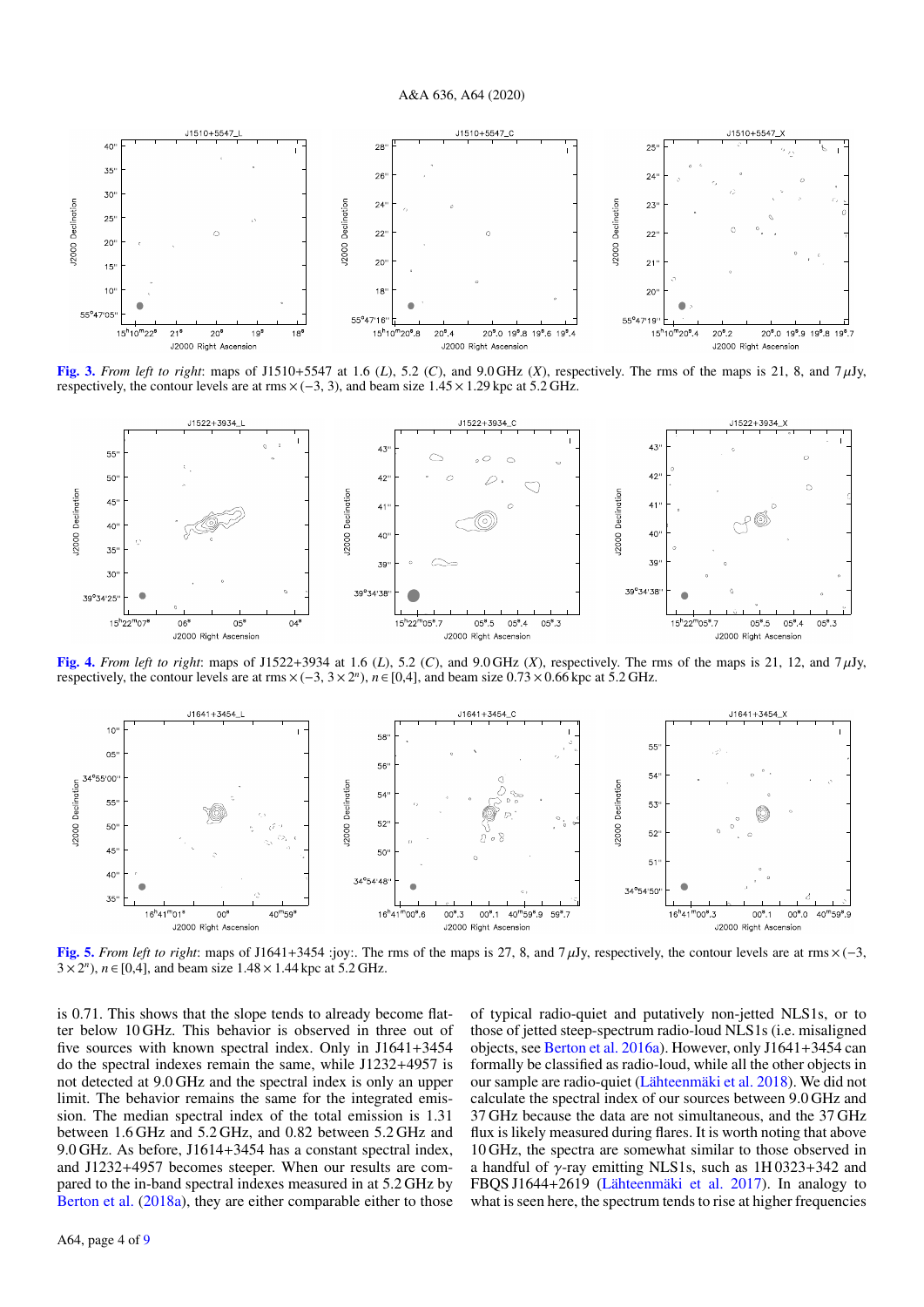<span id="page-5-1"></span>Table 2. Flux densities and luminosities in all bands.

| Name           | Noise          | $S_{\rm p}$       | $S_{1}$           | $log(L_p)$       | $log(L_i)$       |  |  |  |  |
|----------------|----------------|-------------------|-------------------|------------------|------------------|--|--|--|--|
| $1.6$ GHz      |                |                   |                   |                  |                  |  |  |  |  |
| J1029+5556     | 26             | < 0.081           |                   | $<$ 38.99        |                  |  |  |  |  |
| $J1228 + 5017$ | 23             | $0.685 + 0.024$   | $0.899 + 0.067$   | $39.35 + 0.04$   | $39.47 + 0.07$   |  |  |  |  |
| J1232+4957     | 21             | $0.093 + 0.021$   | $0.234 + 0.041$   | $38.44 + 0.23$   | $38.84 \pm 0.18$ |  |  |  |  |
| $J1509 + 6137$ | 22             | < 0.069           |                   | $<$ 38.09        |                  |  |  |  |  |
| J1510+5547     | 21             | $0.074 + 0.022$   | $0.245 + 0.039$   | $37.84 + 0.30$   | $38.36 + 0.16$   |  |  |  |  |
| J1522+3934     | 21             | $1.030 + 0.021$   | $2.030 + 0.160$   | $38.38 + 0.02$   | $38.67 + 0.08$   |  |  |  |  |
| $J1641 + 3454$ | 27             | $1.721 \pm 0.028$ | $2.520 \pm 0.097$ | $39.31 \pm 0.02$ | $39.48 \pm 0.04$ |  |  |  |  |
| $5.2$ GHz      |                |                   |                   |                  |                  |  |  |  |  |
| J1029+5556     | $\overline{7}$ | < 0.024           |                   | $<$ 38.46        |                  |  |  |  |  |
| $J1228 + 5017$ | 8              | $0.248 + 0.009$   | $0.304 + 0.013$   | $38.91 + 0.04$   | $39.00 + 0.04$   |  |  |  |  |
| J1232+4957     | $\overline{7}$ | $0.057 + 0.008$   | $0.050 \pm 0.008$ | $38.23 + 0.14$   | $38.17 \pm 0.16$ |  |  |  |  |
| $J1509 + 6137$ | 8              | < 0.027           |                   | $<$ 37.68        |                  |  |  |  |  |
| $J1510+5547$   | 8              | $0.032 + 0.009$   | $0.052 + 0.017$   | $37.48 + 0.28$   | $37.69 + 0.33$   |  |  |  |  |
| J1522+3934     | 12             | $0.329 \pm 0.013$ | $0.380 \pm 0.039$ | $37.88 \pm 0.04$ | $37.95 \pm 0.1$  |  |  |  |  |
| $J1641 + 3454$ | 8              | $0.518 + 0.009$   | $0.698 + 0.035$   | $38.79 + 0.02$   | $38.92 \pm 0.05$ |  |  |  |  |
|                | $9.0$ GHz      |                   |                   |                  |                  |  |  |  |  |
| $J1029 + 5556$ | 8              | < 0.027           |                   | < 38.31          |                  |  |  |  |  |
| J1228+5017     | $\overline{7}$ | $0.184 \pm 0.008$ | $0.208 \pm 0.012$ | $38.75 + 0.04$   | $38.80 \pm 0.06$ |  |  |  |  |
| J1232+4957     | $\overline{7}$ | < 0.021           |                   | $<$ 37.97        |                  |  |  |  |  |
| J1509+6137     | 9              | < 0.030           |                   | $<$ 37.65        |                  |  |  |  |  |
| $J1510+5547$   | $\overline{7}$ | $0.026 + 0.008$   | $0.031 + 0.007$   | $37.37 + 0.31$   | $37.44 + 0.23$   |  |  |  |  |
| $J1522+3934$   | $\overline{7}$ | $0.202 + 0.008$   | $0.273 + 0.021$   | $37.67 \pm 0.04$ | $37.80 + 0.08$   |  |  |  |  |
| $J1641 + 3454$ | $\overline{7}$ | $0.291 \pm 0.008$ | $0.364 \pm 0.018$ | $38.54 \pm 0.03$ | $38.64 \pm 0.05$ |  |  |  |  |
|                |                |                   |                   |                  |                  |  |  |  |  |

**Notes.** Columns: (1) name; (2) image noise level (in  $\mu Jv$ ); (3) peak flux (in mJy beam<sup>−</sup><sup>1</sup> ); (4) integrated flux (in mJy); (5) logarithm of the peak luminosity (in erg s<sup>-1</sup>); (6) logarithm of the integrated luminosity.

in these cases as well, although with significantly less extreme spectral indexes.

As mentioned above, we estimated the brightness temperature of our sources using only data at 5.2 GHz. The median value is approximately ∼100 K, while the highest temperature limit (831 K) is found in J1641+3454, which as mentioned above is the only object of our sample that is both radio-loud and detected in  $\gamma$  rays. Nevertheless, when compared to the samples by [Berton](#page-9-26) [et al.](#page-9-26) [\(2018a\)](#page-9-26), the brightness temperature limit of J1641+3454 is lower than that of any beamed object, but it is within the range of both radio-quiet and steep-spectrum radio-loud sources. Of the remaining four sources with a measured brightness temperature, two lie below the threshold of 100 K, where only radioquiet sources are found, and the other two are also found in the region where both radio-quiet and steep-spectrum radioloud objects are, although they have a lower temperature than J1641+3454.

Finally, in terms of luminosity, [Berton et al.](#page-9-26) [\(2018a\)](#page-9-26) found no jetted source with integrated luminosity below  $1.5 \times 10^{39}$  erg s<sup>−1</sup> at 5.2 GHz. The brightest of our sources is J1228+5017, whose luminosity at 5.2 GHz of  $1.0 \times 10^{39}$  erg s<sup>-1</sup> is already below<br>that threshold. All the other objects have even lower luminosithat threshold. All the other objects have even lower luminosities, including the sources for which we were able to estimate only upper limits. Therefore all the NLS1s in our sample seem to be more related to typical radio-quiet sources than to steepspectrum radio-loud objects.

# <span id="page-5-0"></span>**4. Discussion**

#### 4.1. Convex radio spectrum in NLS1s

Considering the results of our JVLA observations, the detection of radio-quiet or radio-silent NLS1s at 37 GHz becomes even more puzzling. If the spectra were continue to decrease with the spectral index we measured between 5.2 and 9.0 GHz, the expected flux density at 37 GHz would be  $82 \mu Jy$  in the best-case



<span id="page-5-2"></span>[Fig. 6.](https://dexter.edpsciences.org/applet.php?DOI=10.1051/0004-6361/202037793&pdf_id=6) Radio spectra of our sample. The three points below 10 GHz are those measured by the JVLA, while the last point is the average value detected at 37 GHz. The last point was not observed simultaneously with the others. The solid lines represent the spectrum, and the dashed lines connect either upper or lower limits of flux densities and therefore represent limits on the spectral index.

scenario (that of J1641+3454). Instead, we observe a flux density that is about 4500 times higher than this. Even for the flare of a jetted AGN, an increase in luminosity like this would be fairly extreme, and it also be reflected at other wavelengths, such as in optical. However, none of our sources have been detected in a flaring state at optical wavelengths by any survey aimed at finding transient objects. It is therefore not far-fetched to assume that the spectrum does not decrease linearly, but it is instead convex. The position of the minimum cannot be determined from our data. However, we can hypothesize that it is located at some point between 9.0 and 37 GHz. The spectral indexes between these bands, using the data measured at 37 GHz, are between  $\alpha_{9-37 \text{ GHz}} = -5.32$  for J1641+3454 and  $\alpha_{9-37 \text{ GHz}} = -6.8$  in the case of J1510+5547. These values are not measured with simultaneous observations, therefore they are almost certainly lower limits. It is likely that the 37 GHz observations were carried out during a flaring state of the source. The detection of these sources at 37 GHz clearly indicates that the high-frequency radio emission of these NLS1s is highly variable. The fluxes measured in different epochs at 37 GHz are not consistent with each other [\(Lähteenmäki et al. 2018\)](#page-9-30), and the most likely explanation for such a strong variability (J1522+3934 went from 0.3 Jy to 1.4 Jy within a few weeks) is a relativistic jet (although an alternative option is explored below, see Sect. [4.3\)](#page-6-1).

An inverted spectrum from a relativistic jet may originate in synchrotron self-absorption. When we assume its typical spectral index,  $\alpha = -2.5$ , and extrapolate from the flux density measured at 37 GHz, the expected  $S<sub>v</sub>$  at 9.0 GHz during the flare would be around 13 mJy. This value corresponds to a flux density increase of about 400 times, which under typical conditions, should also be seen by optical transient surveys (e.g., [Bellm](#page-9-43) [et al. 2019\)](#page-9-43), assuming that the flare occurs throughout the whole electromagnetic spectrum. The spectrum between 9 and 37 GHz may therefore have a higher slope than that of synchrotron selfabsorption, and the high-frequency excess is not (entirely) due to a flaring state of the source.

#### 4.2. Star formation at low frequencies

If a relativistic jet is present, it should be visible also at low frequencies. However, JVLA observations do not seem to confirm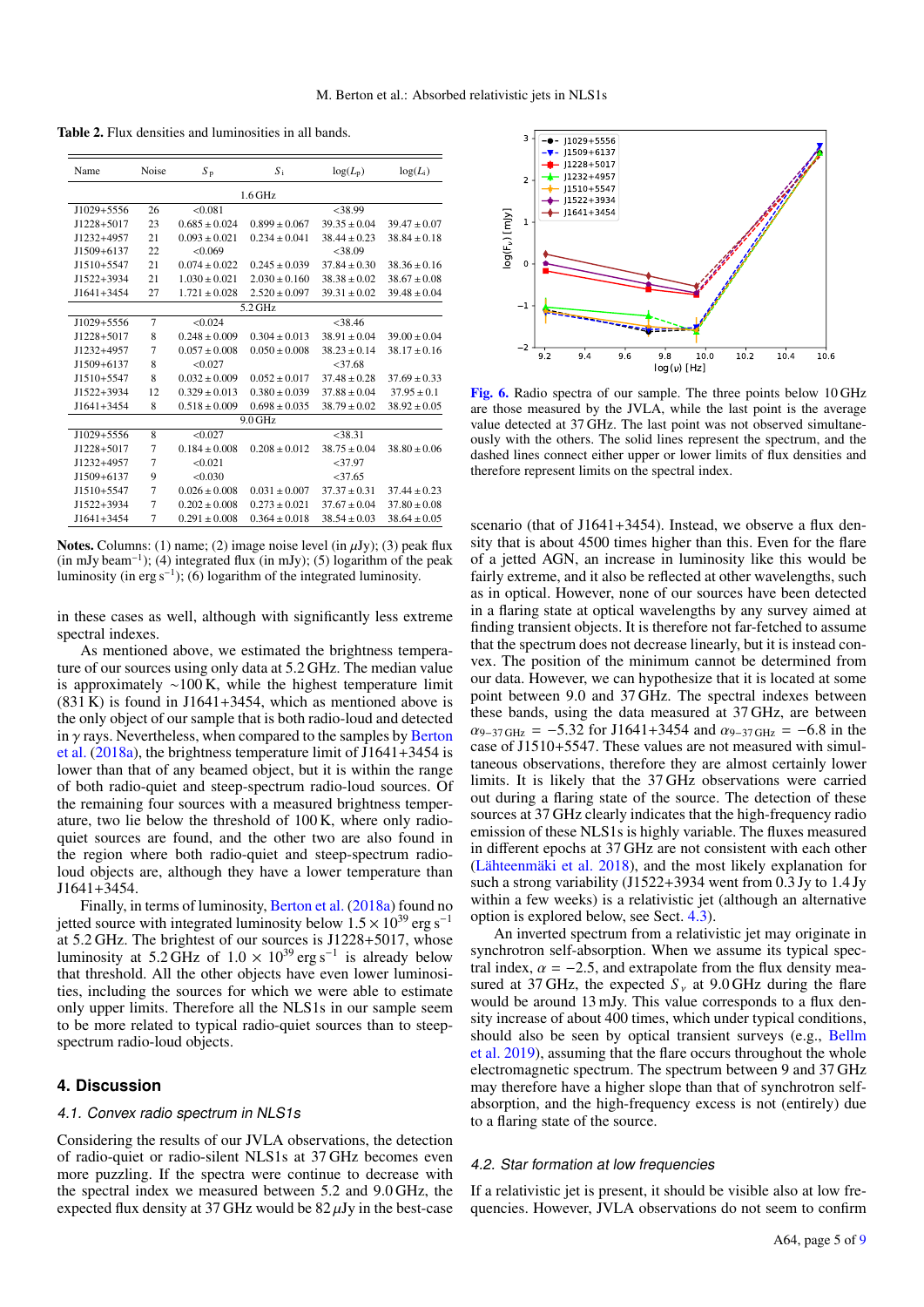<span id="page-6-0"></span>

| Table 3. Geometrical and physical properties of the sources. |  |  |  |  |
|--------------------------------------------------------------|--|--|--|--|
|--------------------------------------------------------------|--|--|--|--|

| Name           | Beam mai | Beam min Beam PA |          | Core mai          | Core min          | Core PA                          | $\alpha_{\text{LC}}^{\text{p}}$ | $\alpha_{IC}^{\rm L}$           | $\alpha_{CY}^{\rm p}$ | $\alpha_{CY}^{\prime}$ | log(T <sub>b</sub> ) |
|----------------|----------|------------------|----------|-------------------|-------------------|----------------------------------|---------------------------------|---------------------------------|-----------------------|------------------------|----------------------|
| $J1029+5556$   | 0.47     | 0.41             | $+37.29$ |                   |                   |                                  |                                 |                                 |                       |                        |                      |
| $J1228+5017$   | 0.49     | 0.40             | $+74.84$ | $0.230 + 0.045$   | $0.188 + 0.068$   | $124.0 \pm 48.0$                 |                                 | $0.86 \pm 0.06$ $0.92 \pm 0.10$ | $0.54 \pm 0.15$       | $0.69 + 0.18$          | 2.68                 |
| J1232+4957     | 0.48     | 0.40             | $-57.61$ | $0.420 + 0.039$   | $0.395 \pm 0.035$ | $175.0 \pm 58.0$ $0.42 \pm 0.31$ |                                 | $1.31 \pm 0.28$                 | >1.58                 | >1.34                  | 1.46                 |
| $J1509 + 6137$ | 0.50     | 0.39             | $-37.97$ |                   |                   |                                  |                                 |                                 |                       |                        |                      |
| $J1510+5547$   | 0.45     | 0.40             | $-14.58$ | $0.462 \pm 0.210$ | $0.202 \pm 0.180$ | $17.0 \pm 24.0$                  | $0.71 \pm 0.49$                 | $1.32 \pm 0.41$                 | $0.38 \pm 1.07$       | $0.94 + 1.01$          | 1.42                 |
| $J1522+3934$   | 0.44     | 0.40             | $-25.98$ | $0.513 + 0.035$   | $0.392 \pm 0.021$ | $110.4 \pm 8.0$                  | $0.97 \pm 0.05$                 | $1.42 \pm 0.15$                 | $0.89 \pm 0.14$       | $0.60 + 0.33$          | 2.07                 |
| $J1641 + 3454$ | 0.42     | 0.41             | $-44.75$ | $0.320 \pm 0.031$ | $0.152 \pm 0.045$ | $163.6 \pm 8.0$                  | $1.02 \pm 0.03$                 | $1.09 \pm 0.08$                 | $1.05 \pm 0.08$       | $1.19 \pm 0.18$        | 2.92                 |

Notes. Columns: (1) name; (2) beam major axis (arcsec); (3) beam minor axis (arcsec); (4) beam position angle (degrees); (5) core major axis deconvolved from beam (arcsec); (6) core minor axis deconvolved from beam (arcsec); (7) core position angle (degrees); (8) spectral index of the peak flux density between 1.6 GHz and 5.2 GHz; (9) spectral index of the integrated flux density between 1.6 GHz and 5.2 GHz; (10) spectral index of the peak flux density between 5.2 GHz and 9.0 GHz; (11) spectral index of the integrated flux density between 5.2 GHz and 9.0 GHz; (12) logarithm of the brightness temperature.

the presence of this feature. The radio spectrum of most of our sources can be perfectly explained without any need for a jet component. In terms of spectral index, brightness temperature, and especially luminosity, all of them seem to be dominated by star formation. The latter is a combination of free-free emission, which has an almost flat radio spectrum, and steep synchrotron emission from supernova remnants. When combined, these lead to an observed spectral index of ∼0.7, which is characteristic of star-forming galaxies, and roughly in agreement with the spectral indexes of our sources (e.g., [Condon 1992;](#page-9-44) [Panessa et al.](#page-9-45) [2019\)](#page-9-45).

However, at least in the  $\gamma$ -ray source J1641+3454, a relativistic jet must be present. The detection of  $\gamma$  rays is associated with a beamed relativistic jet, which typically has a flat radio spectrum in the JVLA range. However, its low-frequency spectrum is clearly steep, its brightness temperature is rather low (but still consistent with a misaligned jet), and its radio luminosity is very low, the lowest ever measured for a  $\gamma$ -ray NLS1 (e.g., [Berton](#page-9-26) [et al. 2018a;](#page-9-26) [Paliya 2019\)](#page-9-46). Even in this object the radio emission in this spectral region therefore appears not to be dominated by the relativistic jet, but by star formation activity.

In population A sources of the quasar MS, especially those with prominent Fe II features, star formation is typically very strong [\(Sani et al. 2010;](#page-9-47) [Marziani et al. 2018\)](#page-9-10). In some cases, its contribution to the radio emission can be so high that the source is classified as radio-loud even if no relativistic jet is present [\(Ganci et al. 2019\)](#page-9-48). Objects like this may be common among NLS1s. The infrared colors of some flat-spectrum radioloud sources seem to suggest that the bulk of their radio emission originates from star-forming regions [\(Caccianiga et al. 2015\)](#page-9-49). It would therefore not be surprising to find out that even the radio emission of a (barely) radio-loud source such as J1641+3454 is due to star formation. It is also worth noting that the 1.6 GHz map of J1522+3934 of Fig. [4](#page-4-1) (left) has a nice counterpart in the infrared morphology of the source [\(Järvelä et al. 2018\)](#page-9-35). This source is hosted by a spiral galaxy that interacts with a close companion, and the diffuse radio emission is well aligned with the two nuclei, possibly because it originates in a starburst induced by the ongoing interaction.

However, we need to consider whether star formation might account for the  $\gamma$ -ray emission of J1641+3454, and if the prominent variability observed at high frequency at 37 GHz might be explained if only star formation were present. We estimated the radio flux densities produced by star formation processes by using the known relation between the radio and infrared emission. We used the equations given in [Boyle et al.](#page-9-50) [\(2007\)](#page-9-50) for the 1.5 GHz–24  $\mu$ m relation. Instead of 24  $\mu$ m data, we used the

A64, page 6 of [9](#page-9-20)

Wide-field Infrared Survey Explorer (WISE) W4 data, which have a wavelength of  $22 \mu m$ , and our radio observations are at 1.6 GHz, but these small differences are not expected to affect the relation significantly. The radio flux densities estimated from the WISE W4 flux densities agree well with the values observed at 1.6 GHz, except for two sources, J1522+3934 and J1641+3454. The radio flux density of J1522+3934 is almost an order of magnitude higher than predicted by the W4 flux density, and additionally, its W4 flux density value has a variability flag, suggesting that the jet contribution might not be insignificant at  $22 \mu m$ . However, despite the possible contribution of the jet, its radio flux density is higher than expected, indicating that star formation is not a sufficient explanation for the whole radio emission. J1641+3454 is not so very extreme because the observed radio emission is about twice higher than the predicted emission. The jet might contribute at 1.6 GHz and increase increasing toward higher frequencies, as indicated by the slightly flattening spectral indexes between 5.2 and 9.0 GHz when compared to the index between 1.6 and 5.2 GHz.

#### <span id="page-6-1"></span>4.3. Coronal emission scenario

An inverted slope toward high frequency in the radio spectrum of AGN is not entirely new. Some observations of radioquiet quasars in the 1980s have found that some sources an excess at high frequencies is present, particularly in type 1 AGN [\(Edelson 1987;](#page-9-51) [Antonucci & Barvainis 1988;](#page-9-52) [Barvainis &](#page-9-53) [Antonucci 1989\)](#page-9-53). Similar high-frequency excesses have often been found in the literature among radio-quiet quasars [\(Planck](#page-9-54) [Collaboration I 2011;](#page-9-54) [Behar et al. 2015;](#page-9-55) [Doi & Inoue 2016\)](#page-9-56), although the behavior of none of them is as extremely variable as that of our sources.

An interesting possibility is instead that the radio emission originates from the AGN corona, which as seen from X-rays is rather prominent in NLS1s [\(Gallo 2018\)](#page-9-57). Because the corona is very compact, [Laor & Behar](#page-9-58) [\(2008\)](#page-9-58) suggested that its emission might be synchrotron self-absorbed in the low-frequency range where star formation emission dominates instead, and it may therefore appear as a sudden change of slope in the spectrum, with a peak around some hundreds of gigahertz. In particular, this emission would be strongly variable as a result of its nature, and would correlate with the X-ray emission.

Recently, we found that shortly after a new radio detection of J1641+3454 at 37 GHz the source showed a brightening in the X-rays with respect to the luminosity that was measured in the low state. A detailed analysis of the properties of J1641+3454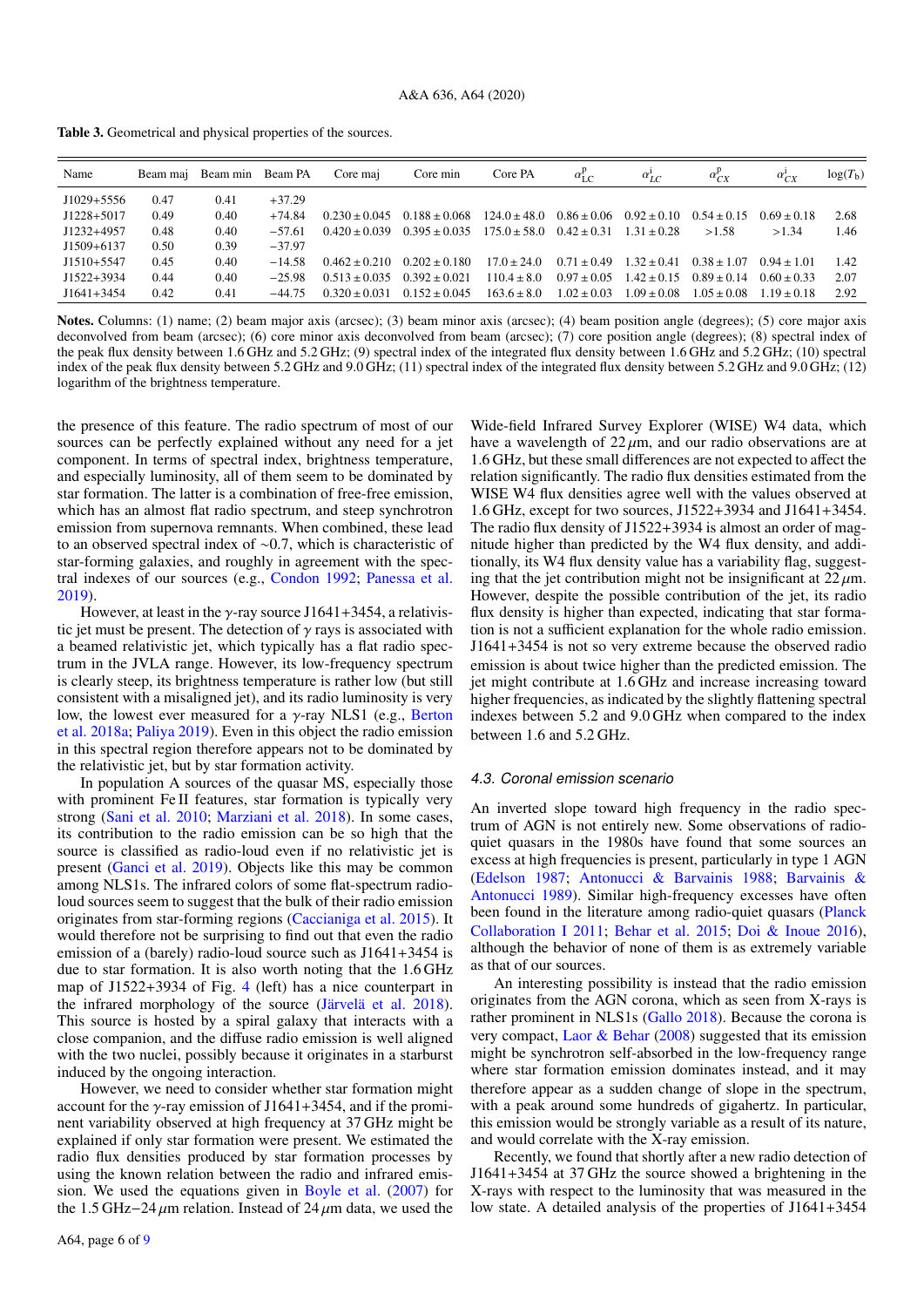in X-rays will be the subject of an upcoming paper. However, this result already confirms that the radio emission detected at 37 GHz comes from J1641+3454. This behavior might be consistent with what is expected if the corona is responsible for the radio emission. However, it is not different from what is observed during regular blazar flares, in which both the radio and the X-rays originate in a relativistic jet (e.g., [Berton et al. 2018b\)](#page-9-59). This observation therefore does not prove the coronal origin of the high-frequency emission. Furthermore, the luminosity we measure at 37 GHz is at least one order of magnitude higher than any previous measurement from radio-quiet quasars.

To test this hypothesis, we verified the position of our sources on the Güdel−Benz (GB) relation for radio-quiet quasars [\(Guedel & Benz 1993\)](#page-9-60), which links the X-ray emission to the radio emission. In principle, we would expect a roughly constant ratio between the radio and the X-ray luminosities, with  $L_R \sim 10^{-5} L_X$ . We derived the X-ray luminosity for five out of seven sources from the ROSAT archive [\(Boller et al. 2016\)](#page-9-61). Two sources, J1029+5556 and J1522+3934, have no X-ray detections. Interestingly, when we tested them against the luminosities at 1.6 GHz, our sources lie close to the relation. However, when the X-ray luminosity is compared to the 37 GHz luminosity, all of our sources deviate significantly from the GB relation, with ratios between 0.1 and 1. This appears to indicate that the 37 GHz emissions do not share the same origin, and that therefore the corona is likely not responsible for the high-frequency excess. In conclusion, even though it is appealing, the coronal origin of this radio emission may not be the correct explanation for this phenomenon.

## 4.4. Extremely young GPS and synchrotron self-absorption

The classes of radio sources known as gigahertz-peaked sources (GPS) and high-frequency peakers (HFP) are kinematically young AGN observed at large angles. It is widely believed that with time they first grow into the other class of young sources known as compact steep-spectrum (CSS) sources, and then into fully developed radio galaxies [\(Fanti et al. 1995;](#page-9-62) [O'Dea 1998\)](#page-9-63). Young radio sources are characterized by a spectral turnover that peaks around 1 GHz for GPS, at higher frequencies for HFP, or at lower frequencies for CSS sources. The rising part of the spectrum is likely due to synchrotron self-absorption (although freefree absorption may also play a role), while above the turnover, the gas is optically thin and the synchrotron slope reflects the energy distribution of the electrons. The turnover frequency decreases when the projected linear size of the radio source increases, that is, large sources peak at lower frequencies than small sources. This behavior is typically explained in terms of the kinematic age of the radio source. Older sources are larger than the young ones, their relativistic jets expand, their energy density decreases, and their spectra peak at increasingly lower frequencies. Extremely young objects would therefore peak at very high frequencies, as observed in HFP.

It is widely accepted that NLS1s, both jetted and non-jetted, are also AGN in an early phase of their evolution [\(Mathur 2000;](#page-9-13) [Komossa 2018;](#page-9-64) [Paliya 2019\)](#page-9-46). For this reason, some authors suggested that a link between NLS1s and CSS or GPS sources might exist (e.g. [Oshlack et al. 2001;](#page-9-65) [Gallo 2006;](#page-9-66) [Komossa et al. 2006;](#page-9-18) [Yuan et al. 2008;](#page-9-67) [Caccianiga et al. 2014,](#page-9-68) [2017;](#page-9-69) [Schulz et al.](#page-9-70) [2016;](#page-9-70) [Gu et al. 2015;](#page-9-71) [Liao & Gu 2020\)](#page-9-72), and even that CSS or GPS could constitute part of the parent population of jetted NLS1s [\(Berton et al. 2017;](#page-9-16) [Foschini 2017\)](#page-9-22). If this is the case, some NLS1s may have only recently developed relativistic jets, which would be still confined to within a few parsec from the

central engine. Using the relation by [O'Dea & Baum](#page-9-73) [\(1997\)](#page-9-73),

$$
\log \nu_{\text{to}} = -(0.21 \pm 0.05) - (0.65 \pm 0.05) \log \text{LS},\tag{4}
$$

where  $v_{\text{to}}$  is the turnoff frequency in GHz and *LS* is the linear size in kiloparsec, a source peaked at 37 GHz would correspond to a linear size of ∼1.8 pc. When we assume that the relativistic jet propagates at the speed of light, this would in turn correspond to a kinematic age of the relativistic jet of 6 years. With a more realistic propagation velocity of about 0.3*c*, the age would be approximately 20 years, which would be young but not unprecedentedly so [\(Giroletti & Polatidis 2009\)](#page-9-74). It is also worth noting that a dense circumnuclear medium might also hamper the propagation of relativistic jets through its interaction with the clouds [\(van Breugel et al. 1984\)](#page-9-75). This effect would be enhanced in presence of a nonflattened broad-line region (BLR) where clouds are still located above and below the accretion disk plane. This geometry might be realistic in the case of NLS1s [\(Kollatschny](#page-9-76) [& Zetzl 2011,](#page-9-76) [2013;](#page-9-77) [Vietri et al. 2018;](#page-9-78) [Berton et al. 2020\)](#page-9-17).

In this young-age scenario, the radio spectrum has multiple components. The low-frequency emission may be dominated by the strong star formation that is typical of NLS1s, while at higher frequencies, the spectrum may rise again as a result of the misaligned relativistic jet component. Although in general, the emission from a relativistic jet would always dominate that from star formation at radio frequencies, this may not be the case in NLS1s because their star formation rate is higher than in other AGN and can contribute significantly to the radio emission [\(Sani et al.](#page-9-47) [2010;](#page-9-47) [Caccianiga et al. 2015\)](#page-9-49).

We remark that the first detection at 37 GHz occurred in 2015 [\(Lähteenmäki et al. 2018\)](#page-9-30). Assuming that the original peak was at 37 GHz and that the jet propagates between 0.3*c* and *c*, the turnoff of the radio spectrum would have already moved by between about 32 to 25 GHz in five years. This means that the convex feature should move toward lower energies, the detection rate at 37 GHz should decrease because the low-state flux density would decrease, and we should already see the spectrum rise at 9.0 GHz. New observations are therefore essential to test this scenario.

#### 4.5. Ionized gas and free-free absorption

As previously mentioned, the low-frequency (up to 10 GHz) emission in our sources is consistent with being produced by star formation processes, while the high-frequency emission may be dominated by the relativistic jet. Another possible scenario might account for their unusual behavior. Because we do not see a dominant jet component at JVLA frequencies, some kind of absorption must be active in the low-frequency regime. When we exclude synchrotron self-absorption, the other possible candidate may instead be free-free absorption. In the most extreme cases, its spectral index may reach a value of  $\alpha = -4$  (e.g., [Condon 1992;](#page-9-44) [Falcke et al. 1999;](#page-9-79) [Tingay & de Kool 2003\)](#page-9-80). In this case, assuming that the minimum of the spectrum is located at 10 GHz and that this frequency represents the flux density observed in the low state of the jet, we obtained in the representative case of J1641+3454 a low-state flux density at 37 GHz of ∼103 mJy. This value is still below the detection threshold of Metsähovi, as expected, and it requires that during flares, the source increases its flux density by a factor of ∼4, which may be a rather common event. Furthermore, flares are usually associated with the ejection of new components in the relativistic jets that propagate downstream. These components usually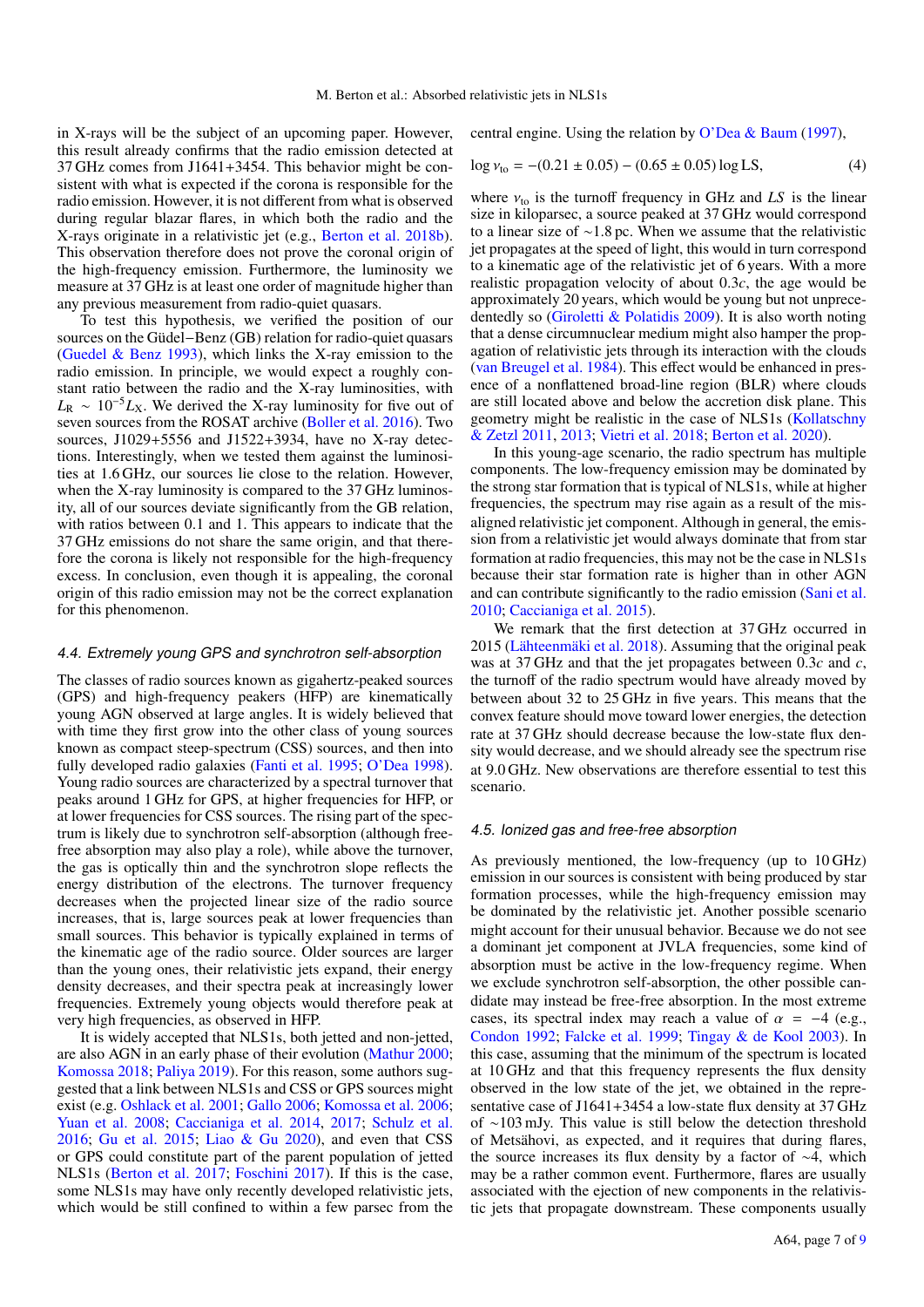have a higher Doppler factor than the typical bulk motion in the jet  $(3 - \alpha_e)$  with respect to  $2 - \alpha_e$ , where  $\alpha_e$  is the spectral index of the electron population), at high frequencies, their brightness may therefore be strongly enhanced by relativistic effects.

In conclusion, free-free absorption may be a reasonable explanation for the spectrum observed in J1641+3454, but also in the other sources examined in this work, because their behavior is essentially identical. It is known that star formation in NLS1s is higher than in regular Seyfert galaxies [\(Sani et al.](#page-9-47) [2010\)](#page-9-47). This means that the circumnuclear gas might be ionized both by the AGN and by hot stars, and might act as a screen for the jet at low frequencies. Another possibility is that the passage of the jet in the interstellar medium causes the formation of a cocoon of ionized gas [\(Wagner & Bicknell 2011;](#page-9-81) [Wagner](#page-9-82) [et al. 2012;](#page-9-82) [Morganti et al. 2015;](#page-9-83) [Morganti 2017\)](#page-9-84), which might also be responsible for the free-free absorption [\(Bicknell et al.](#page-9-85) [1997\)](#page-9-85). In the JVLA bands, the radio emission is instead dominated by star-forming activity that occurs farther away from the nucleus, where the absorption becomes negligible. However, more detailed multiwavelength observations are needed to confirm this scenario, especially during the flaring events detected at 37 GHz.

## 4.6. Astrophysical implications

As mentioned in the introduction, the radio-loudness parameter is still very often used as a sign of the presence of relativistic jets. However, our findings clearly show that this parameter is far from perfect, particularly for sources that belong to population A of the quasar MS. These objects are typically characterized by a high Eddington ratio [\(Boroson & Green 1992\)](#page-9-11), which is usually associated with a dense circumnuclear environment [\(Heckman](#page-9-21) [& Best 2014\)](#page-9-21) and with enhanced star formation activity [\(Chen](#page-9-86) [et al. 2009\)](#page-9-86).

These features can clearly affect the radio emission from population A sources. A high level of star formation significantly increases the radio luminosity of the sources, particularly at low frequencies (e.g., 5 GHz), and in some cases, it can be so strong that the AGN may be classified as radio-loud even without a relativistic jet [\(Caccianiga et al. 2015;](#page-9-49) [Ganci et al. 2019\)](#page-9-48). On the other hand, the opposite situation can occur in sources such as those we discussed here. If a screen of ionized gas is present around either the nuclear region or the relativistic jet itself, the radio emission will be suppressed at low frequencies, and a jetted object will be classified as radio-quiet (or radio-silent). In the case of a relatively faint relativistic jet produced by a low-mass black hole, radio-loudness can also be deceiving. As shown in the literature, radio-quiet or barely radio-loud sources can harbor relativistic jets, both on parsec (e.g., Mrk 1239, [Doi et al.](#page-9-87) [2015\)](#page-9-87) and kiloparsec scales (e.g., Mrk 783, [Congiu et al. 2017\)](#page-9-88). The use of 5 GHz flux density, or any other low frequency, to estimate radio-loudness can therefore be strongly misleading.

This result can also have some consequences on the search for the parent population of  $\gamma$ -ray emitting NLS1s, that is, for the appearance of these aligned objects when they are observed at large angles (for a review, see [Berton 2018\)](#page-9-89). It was less clear whether radio-quiet NLS1s had a role in the parent population (e.g., see [Berton et al. 2016b,](#page-9-90) [2018b\)](#page-9-59). Now, it seems that an unknown number of jetted NLS1s may be present within the radio-quiet or radio-silent population. When observed at small angles, these sources may be capable of producing the observed  $\gamma$ -ray emission, and they may therefore complete the picture of the parent population.

Finally, it is also worth noting that if free-free absorption can be so effective in screening relativistic jets among population A objects, there may be a completely unknown population of radioquiet objects capable of producing  $\gamma$ -ray emission, in analogy with what we see in J1641+3454. Such sources may even be associated with some of the unidentified  $\gamma$ -ray sources that are present in all the *Fermi* catalogs. Given their lack of radio emission, their association with any nearby radio-quiet AGN would be far from obvious.

In conclusion, a physics-based classification, such as the jetted or non-jetted dichotomy [\(Padovani 2017\)](#page-9-91), can provide a much more significant view on the nature of AGN. The radioloudness parameter should instead be used only in extreme cases when nothing else is available, particularly for population A sources, and any result based on it should be taken with extreme care.

## <span id="page-8-0"></span>**5. Summary**

We presented the results of new observations carried out with the Very Large Array of seven narrow-line Seyfert 1 galaxies (NLS1) that were formerly classified as radio-quiet or radiosilent. These NLS1s have been detected multiple times during flaring episodes at 37 GHz at Metsähovi Radio Observatory, suggesting that relativistic jets propagate from their core. However, our deep radio observations at frequencies between 1.6 and 9.0 GHz showed that these sources, in analogy with previous observations of radio surveys, are very faint or even not detected. When we consider their low luminosity and brightness temperature, their radio spectrum below 9.0 GHz seems dominated by star-forming activity, while the jet component is completely invisible. At high frequencies, the jet must be present, however, otherwise the detection at Metsähovi would be impossible. This means that their radio spectrum has a convex shape. While the low-frequency regime is dominated by a steep spectrum typical of star formation, we discussed a few possibilities to account for the extremely inverted spectrum that is observed at higher frequencies.

- Coronal origin: Coronal emission in radio-quiet quasars may appear as a turnover toward high frequencies, and it may be extremely variable. However, the flux densities measured at Metsähovi are one order of magnitude higher than any previous emission attributed to the corona, therefore this solution is unlikely.
- Synchrotron self-absorption: The inverted part of the spectrum may be the optically thick emission from the relativistic jet that peaks at high frequencies, as seen in extremely young radio galaxies such as high-frequency peakers. However, the kinematic age of the jet predicted by this model is rather young (about 10 years), therefore we would not expect to see many objects of this type.
- Free-free absorption: NLS1s are well known for their strong star formation, which along with the AGN activity can produce large quantities of ionized gas. The latter might be responsible for screening the jet emission at low frequencies, preventing us from seeing the small-scale jet present in these NLS1s.

This result implies that radio-loudness is not a good parameter to identify relativistic jets in AGN, particularly in NLS1s and in similar sources. If our interpretation is correct, several relativistic jets might be hidden in AGN without any prominent radio emission. Additional observations at higher frequencies are indispensable to fully constrain the spectral behavior of these peculiar sources.